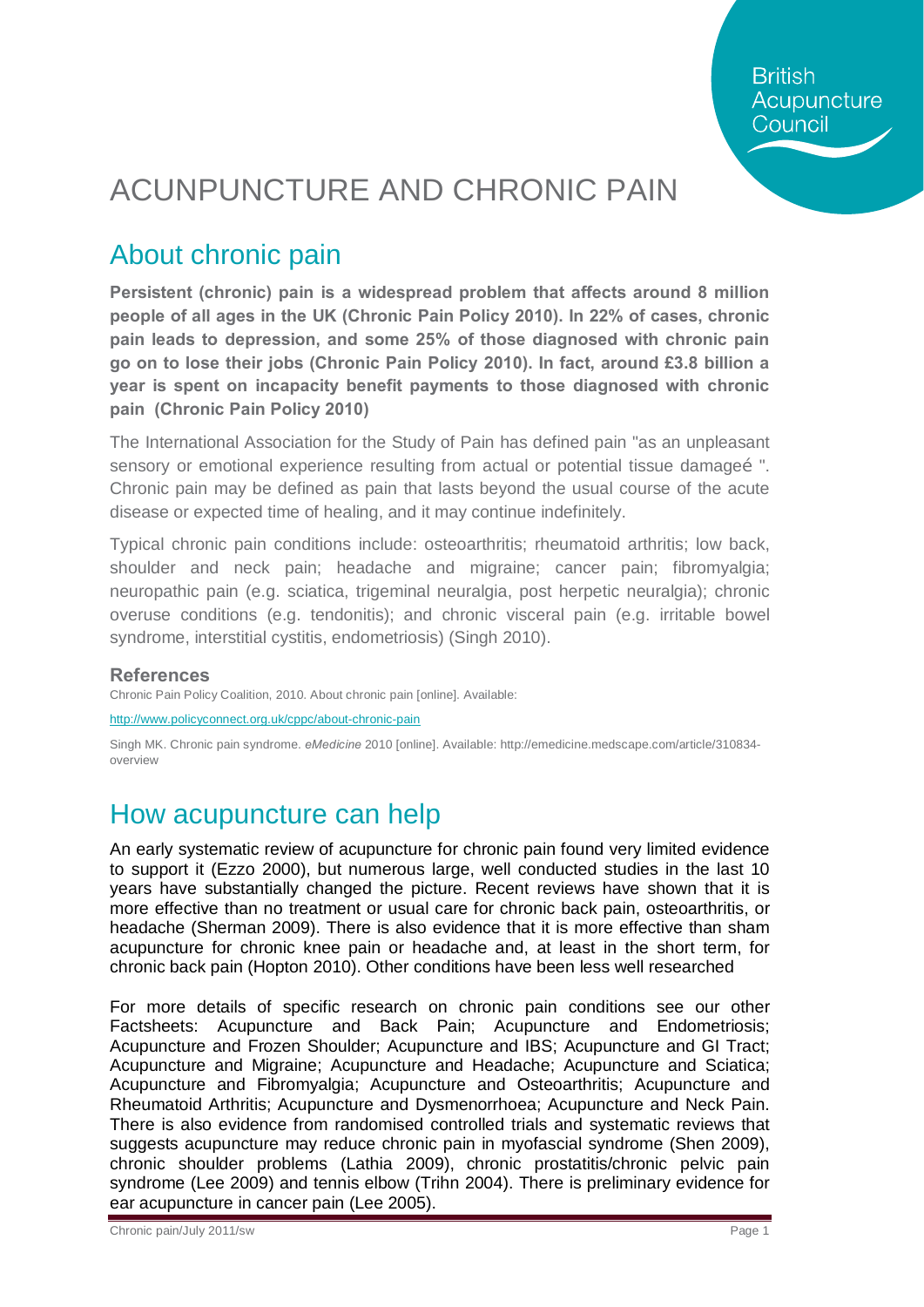In general, acupuncture is believed to stimulate the nervous system and cause the release of neurochemical messenger molecules. The resulting biochemical changes influence the body's homeostatic mechanisms, thus promoting physical and emotional well-being. Stimulation of certain acupuncture points has been shown to affect areas of the brain that are known to reduce sensitivity to pain and stress, as well as promoting relaxation and deactivating the *analyticalgbrain*, which is responsible for anxiety (Wu 1999).

Acupuncture may help relieve chronic pain by:

- · stimulating nerves located in muscles and other tissues, which leads to release of endorphins and other neurohumoral factors (e.g. neuropeptide Y, serotonin), and changes the processing of pain in the brain and spinal cord (Pomeranz 1987, Han 2004, Zhao 2008, Zhou 2008, Lee 2009, Cheng 2009);
- · increasing the release of adenosine, which has antinociceptive properties (Goldman 2010);
- · modulating the limbic-paralimbic-neocortical network (Hui 2009);
- · reducing inflammation, by promoting release of vascular and immunomodulatory factors (Kavoussi 2007, Zijlstra 2003);
- · improving muscle stiffness and joint mobility by increasing local microcirculation (Komori 2009), which aids dispersal of swelling.

### About traditional acupuncture

Acupuncture is a tried and tested system of traditional medicine, which has been used in China and other eastern cultures for thousands of years to restore, promote and maintain good health. Its benefits are now widely acknowledged all over the world and in the past decade traditional acupuncture has begun to feature more prominently in mainstream healthcare in the UK. In conjunction with needling, the practitioner may use techniques such as moxibustion, cupping, massage or electro-acupuncture. They may also suggest dietary or lifestyle changes.

Traditional acupuncture takes a holistic approach to health and regards illness as a sign that the body is out of balance. The exact pattern and degree of imbalance is unique to each individual. The traditional acupuncturistos skill lies in identifying the precise nature of the underlying disharmony and selecting the most effective treatment. The choice of acupuncture points will be specific to each patientos needs. Traditional acupuncture can also be used as a preventive measure to strengthen the constitution and promote general well-being.

An increasing weight of evidence from Western scientific research (see overleaf) is demonstrating the effectiveness of acupuncture for treating a wide variety of conditions. From a biomedical viewpoint, acupuncture is believed to stimulate the nervous system, influencing the production of the body $\sigma$  communication substances - hormones and neurotransmitters. The resulting biochemical changes activate the body's selfregulating homeostatic systems, stimulating its natural healing abilities and promoting physical and emotional well-being.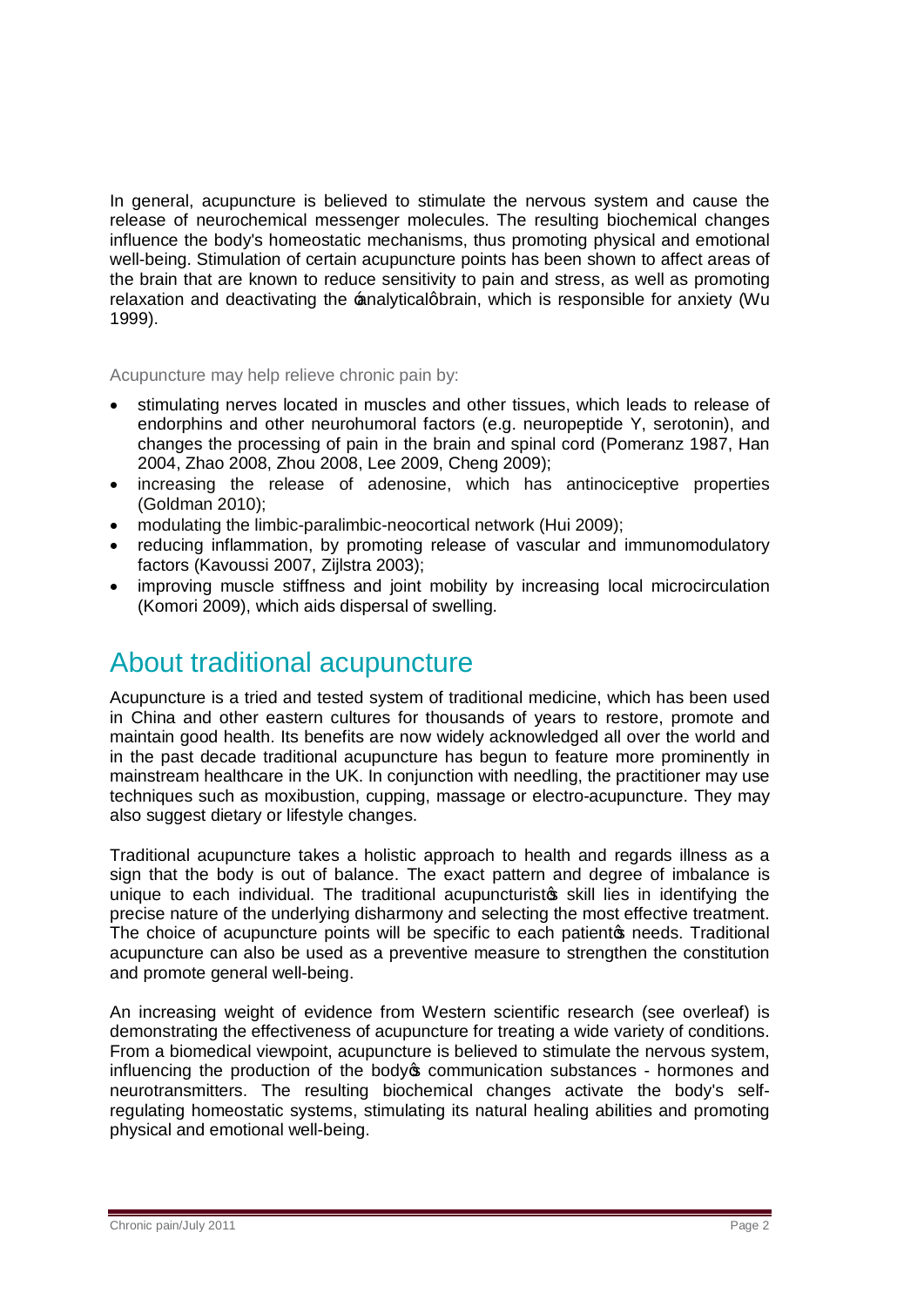## About the British Acupuncture Council

With over 3000 members, the British Acupuncture Council (BAcC) is the UK® largest professional body for traditional acupuncturists. Membership of the BAcC guarantees excellence in training, safe practice and professional conduct. To find a qualified traditional acupuncturist, contact the BAcC on 020 8735 0400 or visit [www.acupuncture.org.uk](http://www.acupuncture.org.uk/)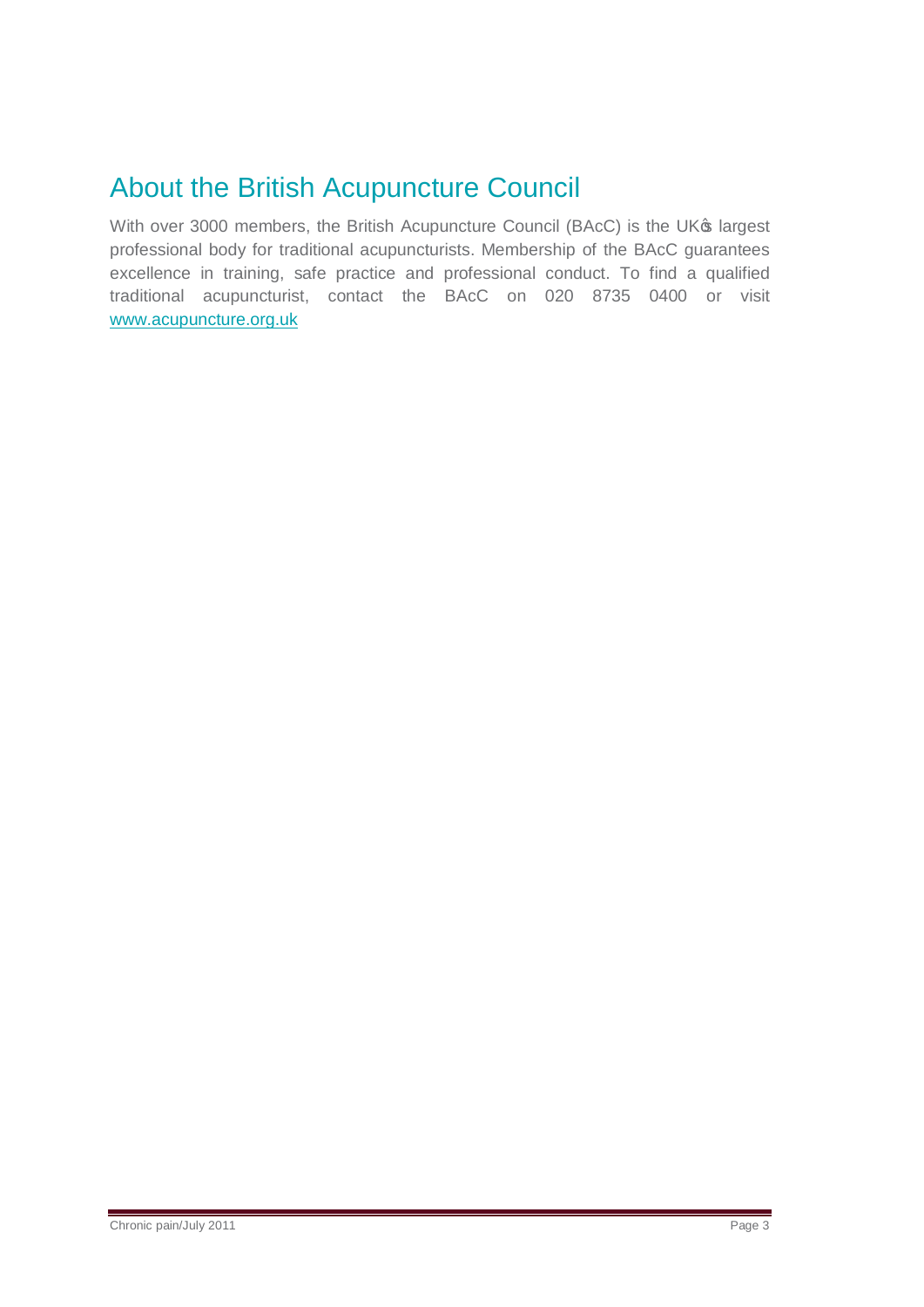# ACUPUNCTURE AND CHRONIC PAIN

## The evidence

| <b>Research</b>                                                                                                                                                                                         | <b>Conclusion</b>                                                                                                                                                                                                                                                                                                                                                                                                                                                                                                                                                                                                                                                                                                                                                          |
|---------------------------------------------------------------------------------------------------------------------------------------------------------------------------------------------------------|----------------------------------------------------------------------------------------------------------------------------------------------------------------------------------------------------------------------------------------------------------------------------------------------------------------------------------------------------------------------------------------------------------------------------------------------------------------------------------------------------------------------------------------------------------------------------------------------------------------------------------------------------------------------------------------------------------------------------------------------------------------------------|
| <b>Systematic Reviews (SRs)</b>                                                                                                                                                                         |                                                                                                                                                                                                                                                                                                                                                                                                                                                                                                                                                                                                                                                                                                                                                                            |
| Hopton A, MacPherson H.<br>Acupuncture for chronic pain: is<br>acupuncture more than an effective<br>placebo? A systematic review of<br>pooled data from meta-analyses. Pain<br>Pract 2010; 10: 94-102. | A synthesis of evidence from systematic reviews on the pooled<br>data of high-quality randomized controlled trials comparing<br>acupuncture to sham acupuncture for chronic pain. For short-term<br>outcomes, acupuncture showed significant superiority over sham<br>for back pain, knee pain, and headache. For longer-term outcomes<br>(6 to12 months), acupuncture was significantly more effective for<br>knee pain and tension-type headache but inconsistent for back<br>pain (one positive and one inconclusive). The reviewers concluded<br>that the accumulating evidence from recent reviews suggests<br>acupuncture is more than a placebo for commonly occurring<br>chronic pain conditions.                                                                  |
| Sherman KJ, Coeytaux RR.<br>Acupuncture for Improving Chronic<br>Back Pain, Osteoarthritis and<br>Headache. J Clin Outcomes Manag<br>2009; 16: 224-30.                                                  | A critical review and meta-analysis of the literature on acupuncture<br>for chronic back pain, osteoarthritis and headache. It found that,<br>overall, acupuncture appeared to be superior to no treatment or<br>usual care for people with chronic back pain, osteoarthritis, or<br>headache, but was not clearly superior to sham acupuncture,<br>although the latter is a controversial control group. Acupuncture<br>was also found to have a favourable safety profile, with relatively<br>few side effects. The reviewers concluded that limited evidence<br>suggests that acupuncture is a cost effective treatment, and that it<br>may be particularly valuable for patients who prefer it to other<br>options or are concerned about using analgesic medications. |
| Lee H et al. Acupuncture for the relief<br>of cancer-related pain--a systematic<br>review. Eur J Pain 2005; 9: 437-44.                                                                                  | A systematic review that summarised the existing evidence on<br>acupuncture for cancer-related pain from 7 studies. One high<br>quality randomised clinical trial of ear acupuncture showed<br>statistically significant pain relief in comparison with placebo ear<br>acupuncture. All the other studies were either non-blinded (n=2) or<br>uncontrolled clinical trials (n=4), and most suffered from<br>methodological flaws such as inadequate study design, poor<br>reporting of results, small sample size and overestimation of the<br>results. The reviewers concluded that that there are insufficient<br>high quality data to assess the effect of acupuncture as analgesic<br>adjunctive method for cancer patients                                            |
| Trinh KV et al. Acupuncture for the<br>alleviation of lateral epicondyle pain:<br>a systematic review. Rheumatology<br>2004; 43: 1085-90.                                                               | A systematic review that evaluated the effectiveness of<br>acupuncture as a treatment for lateral epicondylitis. Six<br>randomised controlled trials (4 sham-controlled) were included. All<br>the studies suggested that acupuncture was effective in the short-<br>term relief of lateral epicondyle pain. Five of six studies indicated<br>that acupuncture treatment was more effective compared to a<br>control treatment. The reviewers concluded that there was strong<br>evidence suggesting that acupuncture is effective in the short-term<br>relief of lateral epicondyle pain.                                                                                                                                                                                 |
| Ezzo J et al. Is acupuncture effective<br>for the treatment of chronic pain? A<br>systematic review. Pain 2000; 86:<br>217-25.                                                                          | A systematic review that assessed the effectiveness of<br>acupuncture as a treatment for chronic pain within the context of<br>the methodological quality of the studies. Fifty one studies met<br>inclusion criteria. Clinical heterogeneity precluded statistical<br>pooling. Results were positive in 21 studies, negative in 3 and<br>neutral in 27. Six or more acupuncture treatments were<br>significantly associated with positive outcomes (p=0.03), even after<br>adjusting for study quality. The reviewers concluded there is limited                                                                                                                                                                                                                          |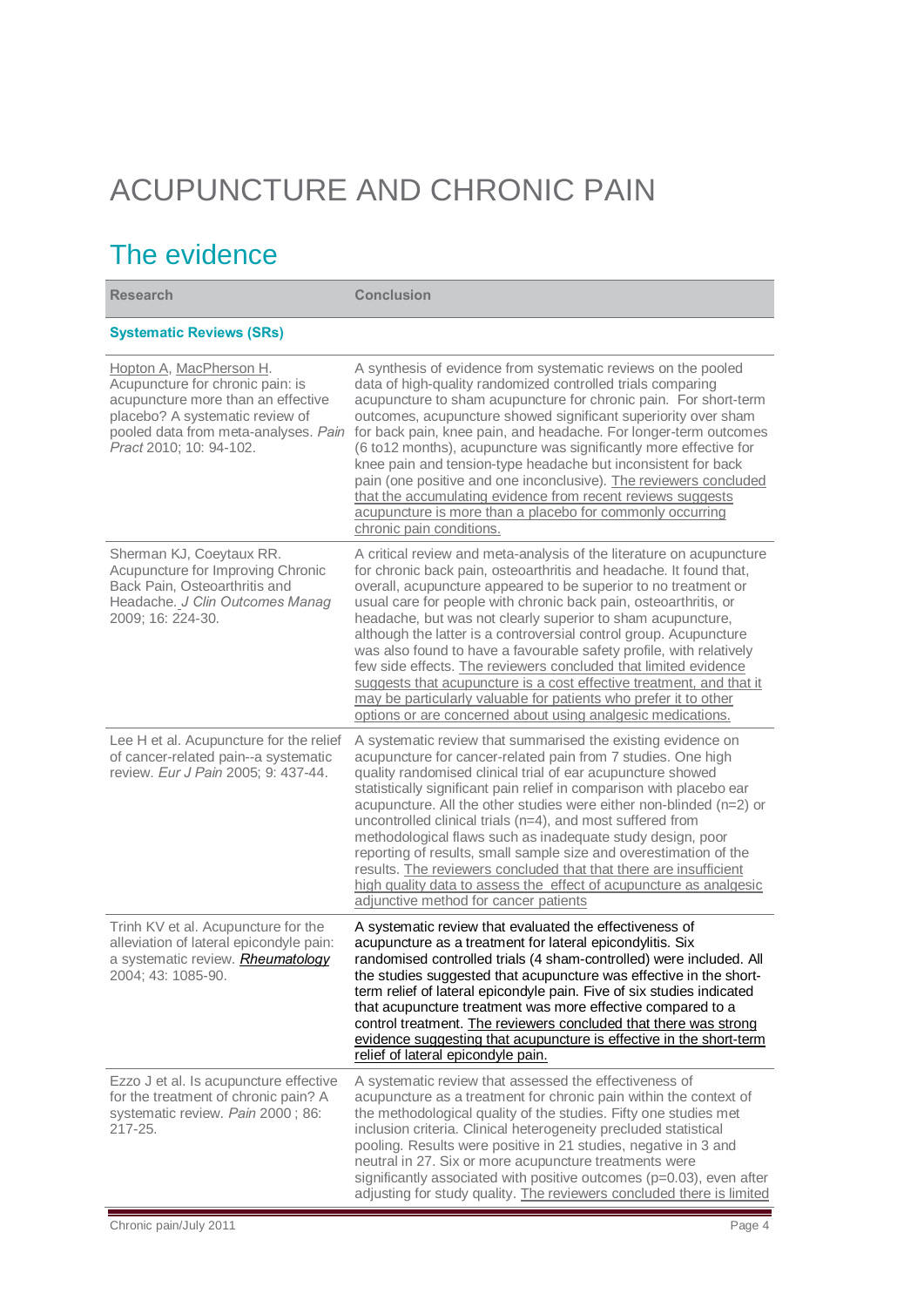evidence that acupuncture is more effective than no treatment for chronic pain; and inconclusive evidence that acupuncture is more effective than placebo, sham acupuncture or standard care.

#### **Randomised controlled trials**

| Shen YF et al. Randomized clinical<br>trial of acupuncture for myofascial<br>pain of the jaw muscles. J Orofac<br>Pain 2009; 23: 353-9.                                           | A randomised controlled trial that compared real and sham<br>acupuncture for chronic myofascial pain of the jaw muscles in 28<br>patients. Real acupuncture was given by penetrating the needle<br>through a sticky foam pad at the acupoint. Sham acupuncture was<br>conducted by pricking the skin, without penetration, with a<br>shortened, blunted acupuncture needle through a foam pad placed<br>away from the acupoint. General head and neck pain ratings were<br>obtained before and after treatment on a numerical rating scale.<br>Real acupuncture significantly reduced jaw pain (p=0.04), jaw/face<br>tightness ( $p=0.04$ ), and neck pain ( $p=0.04$ ), and significantly<br>increased pain tolerance of the masseter muscle (p=0.001)<br>compared with sham acupuncture. Patients were not able to<br>determine whether they received real or sham acupuncture (p=<br>0.69). No significant pain reductions were observed in the sham<br>acupuncture group. The researchers concluded that a single<br>acupuncture session significantly reduced most myofascial pain<br>endpoints when compared to sham acupuncture. |
|-----------------------------------------------------------------------------------------------------------------------------------------------------------------------------------|-----------------------------------------------------------------------------------------------------------------------------------------------------------------------------------------------------------------------------------------------------------------------------------------------------------------------------------------------------------------------------------------------------------------------------------------------------------------------------------------------------------------------------------------------------------------------------------------------------------------------------------------------------------------------------------------------------------------------------------------------------------------------------------------------------------------------------------------------------------------------------------------------------------------------------------------------------------------------------------------------------------------------------------------------------------------------------------------------------------------------------------------|
| Lathia AT et al. Efficacy of<br>acupuncture as a treatment for<br>chronic shoulder pain. J Altern<br>Complement Med 2009; 15: 613-8.                                              | A randomised controlled trial that compared individualized<br>acupuncture points according to the approaches of Traditional<br>Chinese Medicine (group 1); fixed, standard acupuncture points<br>conventionally used for shoulder pain (group 2); and sham non-<br>penetrating acupuncture for chronic shoulder pain (group 3) in 31<br>patients. The primary outcome - total Shoulder Pain and Disability<br>Index (SPADI) score at 6 weeks - improved in all three groups, but<br>the change was clinically significant ( $>$ or =10 points) only in<br>groups 1 and 2 (-20.3 and -20.4, respectively, versus -6.5 in group<br>3). The treatment effects of groups 1 and 2 compared to the sham<br>acupuncture group were -13.8 (95% CI -2.2 to -25.4, p<0.015) and<br>$-13.9$ ( $-2.0$ to $-25.8$ , $p<0.013$ ), respectively. There was no<br>difference between the individualized acupuncture and<br>standardized acupuncture treatments. The researchers concluded<br>that acupuncture may be an effective treatment for chronic<br>shoulder pain.                                                                               |
| Lee SH, Lee BC. Electroacupuncture<br>relieves pain in men with chronic<br>prostatitis/chronic pelvic pain<br>syndrome: three-arm randomized<br>trial. Urology 2009; 73: 1036-41. | A randomised controlled trial that compared real and sham<br>electroacupuncture plus exercise with exercise alone for chronic<br>prostatitis/chronic pelvic pain syndrome in 63 participants. At 6<br>weeks, patients in the real acupuncture group showed significant<br>decreases in pain-related symptoms compared with the sham<br>acupuncture and exercise alone groups (p<0.01). The researchers<br>concluded that electroacupuncture has independent therapeutic<br>effects in chronic prostatitis/chronic pelvic pain syndrome,<br>particularly for pain relief, which is superior to sham treatment or<br>exercise.                                                                                                                                                                                                                                                                                                                                                                                                                                                                                                            |
|                                                                                                                                                                                   |                                                                                                                                                                                                                                                                                                                                                                                                                                                                                                                                                                                                                                                                                                                                                                                                                                                                                                                                                                                                                                                                                                                                         |
| Research on mechanisms for<br>acupuncture                                                                                                                                         |                                                                                                                                                                                                                                                                                                                                                                                                                                                                                                                                                                                                                                                                                                                                                                                                                                                                                                                                                                                                                                                                                                                                         |
| Goldman N et al. Adenosine A1<br>receptors mediate local anti-<br>nociceptive effects of acupuncture.<br>Nat Neurosci 2010 May 30. [Epub<br>ahead of print]                       | A study that the neuromodulator adenosine, which has anti-<br>nociceptive properties, was released during acupuncture in mice,<br>and that its anti-nociceptive actions required adenosine A1<br>receptor expression. Direct injection of an adenosine A1 receptor<br>agonist replicated the analgesic effect of acupuncture. Inhibition of                                                                                                                                                                                                                                                                                                                                                                                                                                                                                                                                                                                                                                                                                                                                                                                             |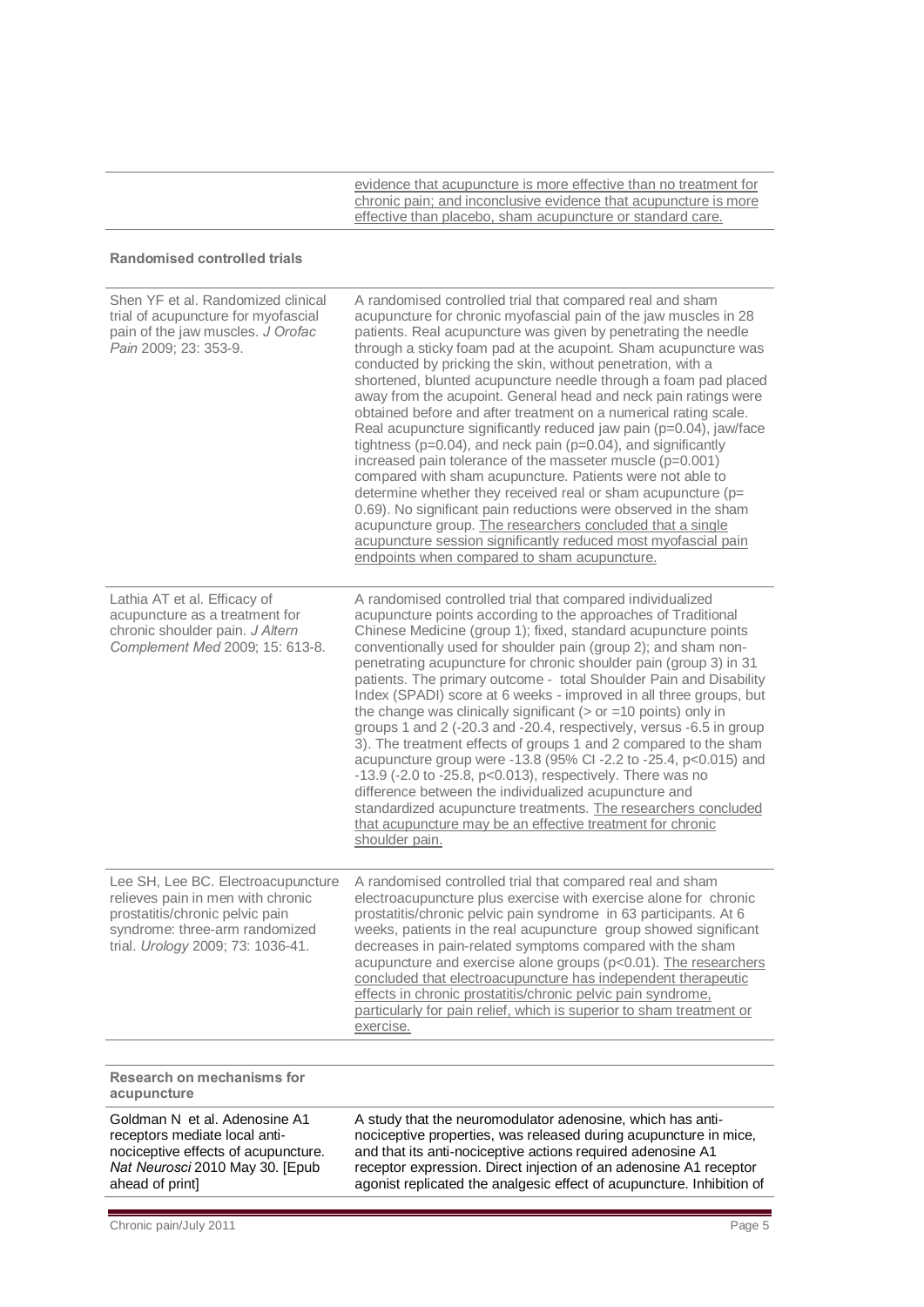|                                                                                                                                                                                                                                          | enzymes involved in adenosine degradation potentiated the<br>acupuncture-elicited increase in adenosine, as well as its anti-<br>nociceptive effect. The researchers concluded that their<br>observations indicate that adenosine mediates the effects of<br>acupuncture and that interfering with adenosine metabolism may<br>prolong the clinical benefit of acupuncture.                                                                                                                                                                                                                                                                                                                                                                                                                                                                                                                                                                                                                                                                                                                                             |
|------------------------------------------------------------------------------------------------------------------------------------------------------------------------------------------------------------------------------------------|-------------------------------------------------------------------------------------------------------------------------------------------------------------------------------------------------------------------------------------------------------------------------------------------------------------------------------------------------------------------------------------------------------------------------------------------------------------------------------------------------------------------------------------------------------------------------------------------------------------------------------------------------------------------------------------------------------------------------------------------------------------------------------------------------------------------------------------------------------------------------------------------------------------------------------------------------------------------------------------------------------------------------------------------------------------------------------------------------------------------------|
| Hui K.K.-S. The salient characteristics<br>of the central effects of acupuncture<br>needling: limbic-paralimbic-<br>neocortical network modulation.<br>Human Brain Mapping 2009; 30:<br>1196-206.                                        | A study assessed the results of fMRI on 10 healthy adults during<br>manual acupuncture at 3 acupuncture points and a sham point on<br>the dorsum of the foot. Although certain differences wre seen<br>between real and sham points, the hemodynamic and<br>psychophysical responses were generally similar for all 4 points.<br>Acupuncture produced extensive deactivation of the limbic-<br>paralimbic-neocortical system. Clusters of deactivated regions<br>were seen in the medial prefrontal cortex, the temporal lobe and<br>the posterior medial cortex. The sensorimotor cortices, thalamus<br>and occasional paralimbic structures such as the insula and<br>anterior middle cingulate cortex showed activation. The<br>researchers concluded that their results provided additional<br>evidence that acupuncture modulates the limbic-paralimbic-<br>neocortical network. They hypothesised that acupuncture may<br>mediate its analgesic, anti-anxiety, and other therapeutic effects<br>via this intrinsic neural circuit that plays a central role in the<br>affective and cognitive dimensions of pain. |
| Cheng CH et al. Endogenous Opiates<br>in the Nucleus Tractus Solitarius<br>Mediate Electroacupuncture-induced<br>Sleep Activities in Rats. Evid Based<br>Complement Alternat Med 2009 Sep<br>3. [Epub ahead of print]                    | An animal study that investigated the involvement of the nucleus<br>tractus soliatarius opioidergic system in electroacupuncture-<br>induced alterations in sleep, the findings of which suggested that<br>mechanisms of sleep enhancement may be mediated, in part, by<br>cholinergic activation, stimulation of the opiodergic neurons to<br>increase the concentrations of beta-endorphin and the involvement<br>of the u-opioid receptors.                                                                                                                                                                                                                                                                                                                                                                                                                                                                                                                                                                                                                                                                          |
| Lee B et al. Effects of acupuncture on<br>chronic corticosterone-induced<br>depression-like behavior and<br>expression of neuropeptide Y in the<br>rats. Neuroscience Letters 2009; 453:<br>$151 - 6.$                                   | In animal studies, acupuncture has been found to significantly<br>reduce anxiety-like behaviour, and increase brain levels of<br>neuropeptide Y, the brain levels of which appear to correlate with<br>reported anxiety.                                                                                                                                                                                                                                                                                                                                                                                                                                                                                                                                                                                                                                                                                                                                                                                                                                                                                                |
| Komori M et al. Microcirculatory<br>responses to acupuncture stimulation<br>and phototherapy. Anesth Analg<br>2009; 108: 635-40.                                                                                                         | Experimental study on rabbits in which acupuncture stimulation<br>was directly observed to increase diameter and blood flow velocity<br>of peripheral arterioles, enhancing local microcirculation.                                                                                                                                                                                                                                                                                                                                                                                                                                                                                                                                                                                                                                                                                                                                                                                                                                                                                                                     |
| Zhao ZQ. Neural mechanism<br>underlying acupuncture analgesia.<br>Prog Neurobiol 2008; 85: 355-75.                                                                                                                                       | Review article that discusses the various peripheral and central<br>nervous system components of acupuncture anaesthesia in detail.                                                                                                                                                                                                                                                                                                                                                                                                                                                                                                                                                                                                                                                                                                                                                                                                                                                                                                                                                                                     |
| Zhou Q et al. The effect of electro-<br>acupuncture on the imbalance<br>between monoamine<br>neurotransmitters and GABA in the<br>CNS of rats with chronic emotional<br>stress-induced anxiety. Int J Clin<br>Acupunct 2008 ; 17: 79-84. | A study of the regulatory effect of electro-acupuncture on the<br>imbalance between monoamine neurotransmitters and GABA in<br>the central nervous system of rats with chronic emotional stress-<br>induced anxiety. The levels of serotonin, noradrenaline and<br>dopamine fell significantly, while GABA levels were significantly<br>higher in the rats given acupuncture (P<0.05, or P<0.0). The<br>researchers concluded that the anti-anxiety effect of electro-<br>acupuncture may relate to its regulation of the imbalance of<br>neurotransmitters.                                                                                                                                                                                                                                                                                                                                                                                                                                                                                                                                                            |
| Kavoussi B, Ross BE. The<br>neuroimmune basis of anti-<br>inflammatory acupuncture. Integr<br>Cancer Ther 2007; 6: 251-7.                                                                                                                | Review article that suggests the anti-inflammatory actions of<br>traditional and electro-acupuncture are mediated by efferent<br>vagus nerve activation and inflammatory macrophage<br>deactivation.                                                                                                                                                                                                                                                                                                                                                                                                                                                                                                                                                                                                                                                                                                                                                                                                                                                                                                                    |
| Han JS. Acupuncture and<br>endorphins. Neurosci Lett 2004; 361:<br>258-61.                                                                                                                                                               | A literature review of studies relating to the release of endorphins<br>by acupuncture.                                                                                                                                                                                                                                                                                                                                                                                                                                                                                                                                                                                                                                                                                                                                                                                                                                                                                                                                                                                                                                 |